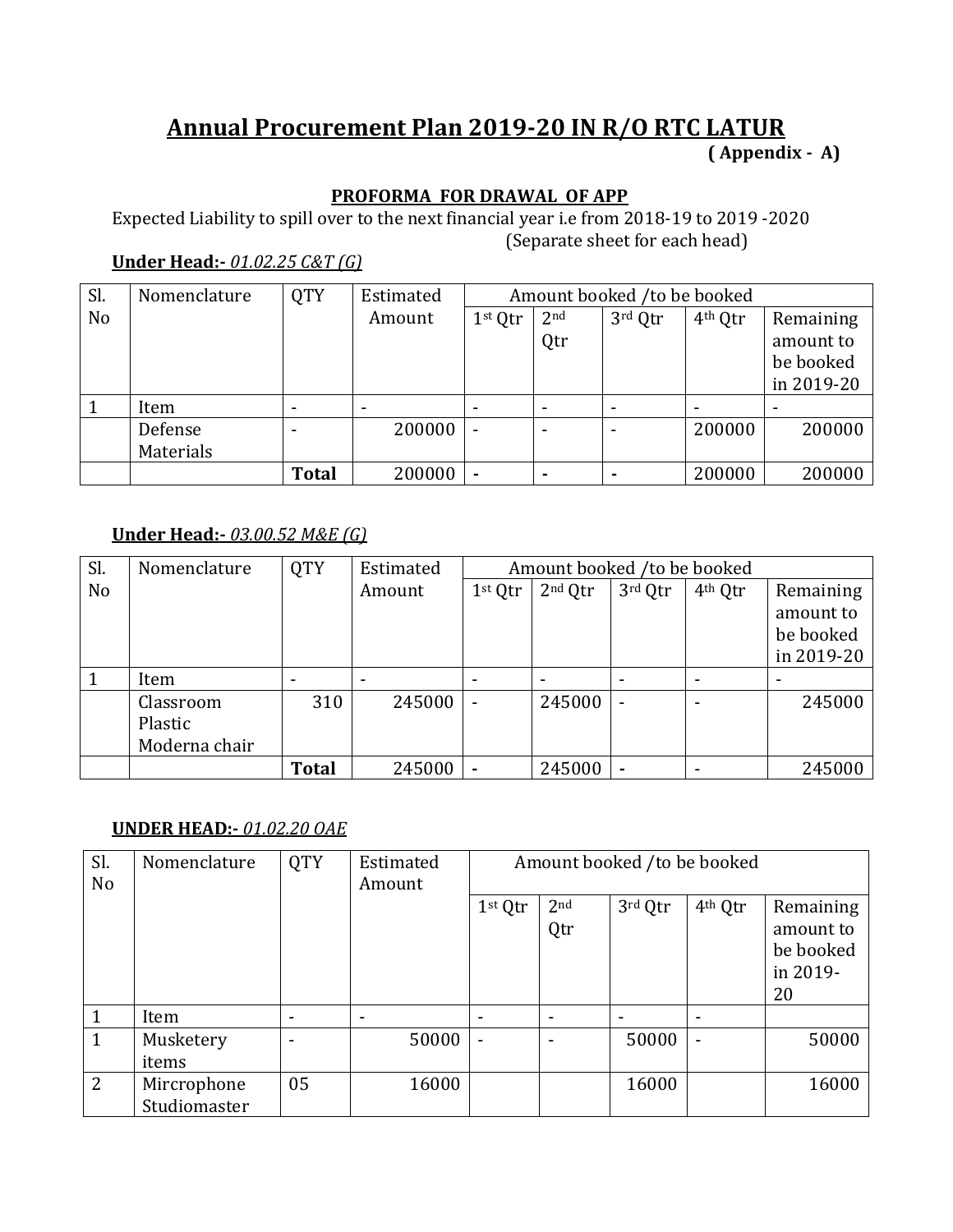| cordless |              |                      |                          |               |   |  |
|----------|--------------|----------------------|--------------------------|---------------|---|--|
|          | <b>Total</b> | $\sim$ $\sim$ $\sim$ | $\overline{\phantom{a}}$ | . $00<$<br>nı | - |  |

#### **( Appendix - B) New Procurement for 2019-20 ( separate sheet for each head ) PART A- 50% CRITICAL**

# **UNDER HEAD:-** *01.02.13 OE ( NON OBL)*

| Sl.            | Nomenclature                     | <b>QTY</b>               | Estimat |                  |                 | Amount booked /to be booked |                     |                |  |
|----------------|----------------------------------|--------------------------|---------|------------------|-----------------|-----------------------------|---------------------|----------------|--|
| N <sub>o</sub> |                                  |                          | ed      |                  |                 |                             |                     |                |  |
|                |                                  |                          | Amount  |                  |                 |                             |                     |                |  |
|                |                                  |                          |         | 1st Qtr          | 2 <sub>nd</sub> | 3rd Qtr                     | 4 <sup>th</sup> Qtr | Rem            |  |
|                |                                  |                          |         |                  | Qtr             |                             |                     | arks           |  |
|                |                                  |                          |         |                  |                 |                             |                     | if             |  |
|                |                                  |                          |         |                  |                 |                             |                     | any            |  |
| $\mathbf{1}$   | Purchase of Hygine &             | $\blacksquare$           | 400000  | 10000            |                 | 10000                       | 100000              |                |  |
|                | Sanitation (Hospital)            |                          |         | $\overline{0}$   | 1000            | $\mathbf{0}$                |                     |                |  |
|                | items                            |                          |         |                  | 00              |                             |                     |                |  |
| 2              | <b>Rack Stores</b>               | 50                       | 500000  | 20000            | 1000            | 10000                       | 100000              | $\blacksquare$ |  |
|                |                                  | <b>Nos</b>               |         | $\boldsymbol{0}$ | 00              | $\boldsymbol{0}$            |                     |                |  |
| 3              | Lime Powder & unforeseen         |                          | 100000  |                  | $\theta$        |                             | $\mathbf{0}$        |                |  |
|                | items                            |                          |         | 50000            |                 | 50000                       |                     |                |  |
| $\overline{4}$ | <b>Bi-Cycle Repairs</b>          | $\overline{a}$           | 20000   | $\overline{0}$   | $\mathbf{0}$    |                             | $\mathbf{0}$        | $\blacksquare$ |  |
|                |                                  |                          |         |                  |                 | 2000                        |                     |                |  |
|                |                                  |                          |         |                  |                 | $\bf{0}$                    |                     |                |  |
| 5              | Hospital necessities             | $\overline{\phantom{a}}$ | 300000  | 10000            | 1000            |                             | 100000              |                |  |
|                | /equipments                      |                          |         | $\overline{0}$   | 00              |                             |                     |                |  |
| 6              | Miscellaneous items,             | $\overline{a}$           | 300000  | 10000            | 1000            | $\overline{a}$              | 100000              | $-$            |  |
|                | <b>Ceremonial Dress, Bunting</b> |                          |         | $\boldsymbol{0}$ | 00              |                             |                     |                |  |
|                | Flag, Gamla with Ponds           |                          |         |                  |                 |                             |                     |                |  |
| $\overline{7}$ | <b>Barber Chair</b>              | 08                       | 100000  | 10000            | $\overline{a}$  |                             | $\blacksquare$      | $\blacksquare$ |  |
|                |                                  | <b>Nos</b>               |         | $\overline{0}$   |                 |                             |                     |                |  |
| 8              | Air Cooler                       | 20                       | 100000  | 10000            |                 |                             |                     |                |  |
|                |                                  | <b>Nos</b>               |         | $\boldsymbol{0}$ |                 |                             |                     |                |  |
|                |                                  | <b>Tot</b>               | 18,200  | 7500             | 4000            | 2700                        | 400000              |                |  |
|                |                                  | al                       | 00      | 00               | 00              | 00                          |                     |                |  |

### **Under Head:-** *01.02.20 OAE*

| Sl.<br>No | Nomenclature | <b>OTY</b> | Estima<br>ted | Amount booked /to be booked |
|-----------|--------------|------------|---------------|-----------------------------|
|           |              |            |               |                             |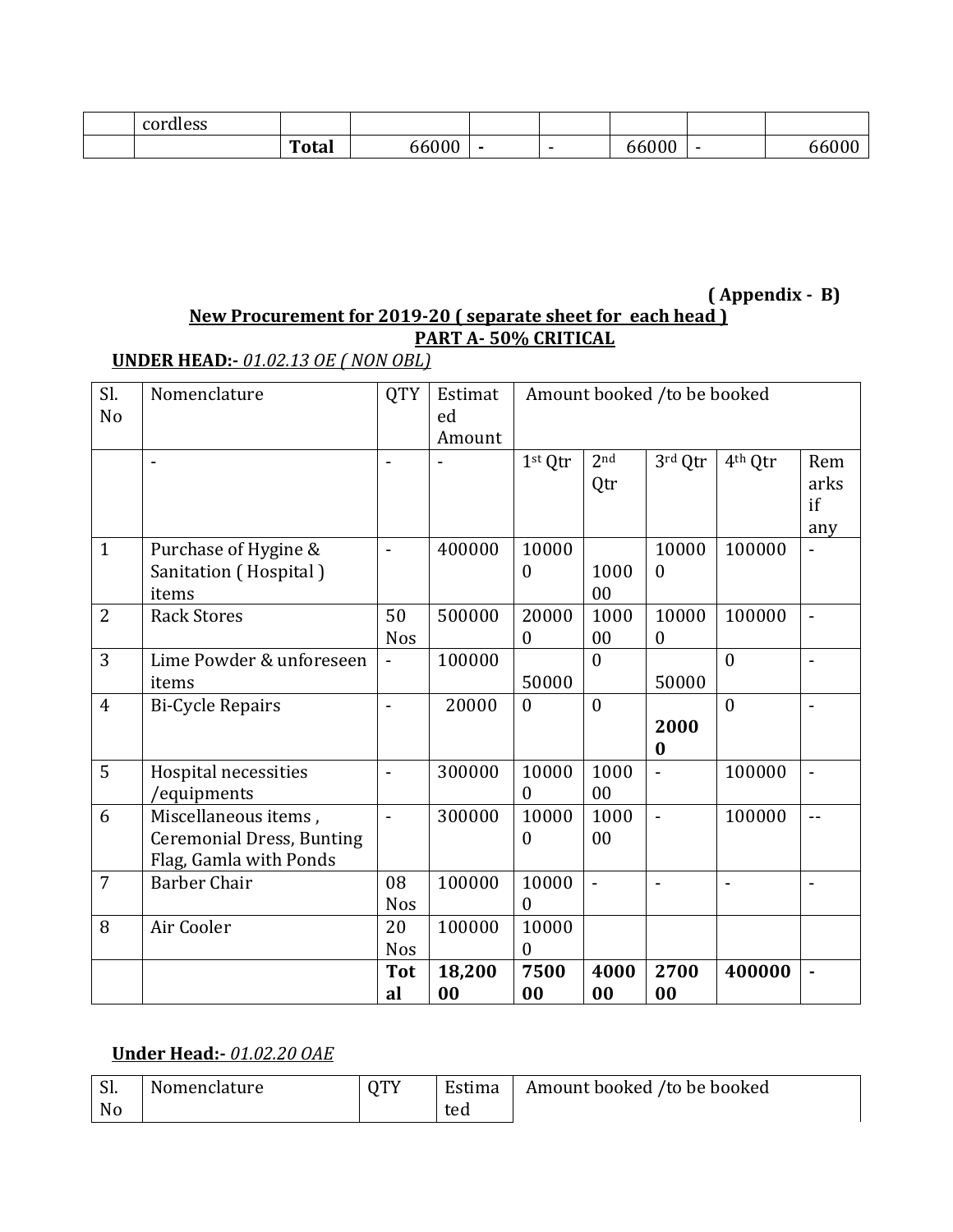|                | $\overline{\phantom{a}}$       |                   | $\blacksquare$    | 1st Qtr                   | 2 <sub>nd</sub>           | 3rd                      | 4 <sup>th</sup>  | Remark                   |
|----------------|--------------------------------|-------------------|-------------------|---------------------------|---------------------------|--------------------------|------------------|--------------------------|
|                |                                |                   |                   |                           | Qtr                       | Qtr                      | Qtr              | s if any                 |
| $\mathbf{1}$   | Electric /Metronome            | 12 Nos            | 10000<br>0        | 10000<br>$\mathbf{0}$     | $\overline{0}$            | $\overline{0}$           |                  | ä,                       |
| $\overline{2}$ | Microphones                    | 06 Nos            | 10000<br>$\theta$ | 10000<br>$\boldsymbol{0}$ | $\theta$                  | $\mathbf{0}$             | $\overline{0}$   | ÷,                       |
| 3              | Speakers                       | 6 Nos             | 10000<br>$\theta$ | $\boldsymbol{0}$          | 10000<br>$\boldsymbol{0}$ | $\mathbf{0}$             | $\overline{0}$   | $\blacksquare$           |
| $\overline{4}$ | Drill Cartridge                | <b>50 Nos</b>     | 10000<br>$\Omega$ | 10000<br>$\boldsymbol{0}$ | $\theta$                  | $\mathbf{0}$             | $\theta$         | ä,                       |
| 5              | Dummy Grenades                 | 10 Nos            | 50000             | 50000                     | $\overline{0}$            | $\mathbf{0}$             | $\mathbf{0}$     | $\blacksquare$           |
| 6              | Chalk /Duster                  | $\overline{a}$    | 10000             | $\mathbf{0}$              | $\theta$                  | 1000<br>$\theta$         | $\mathbf{0}$     | $\overline{a}$           |
| $\overline{7}$ | All type training Charts       | 300<br><b>Nos</b> | 10000<br>$\theta$ | 10000<br>$\mathbf{0}$     | $\theta$                  | $\mathbf{0}$             | $\mathbf{0}$     | ÷,                       |
| 8              | <b>Field Engineering items</b> | $\overline{a}$    | 50000             | 50000                     | $\mathbf{0}$              | $\mathbf{0}$             | $\mathbf{0}$     | $\overline{a}$           |
| 9              | <b>Butt Register</b>           | 10 Nos            | 2000              | 2000                      | $\theta$                  | $\overline{0}$           | $\theta$         | $\overline{a}$           |
| 10             | <b>Firing Point register</b>   | 10 Nos            | 2000              | 2000                      | $\theta$                  | $\mathbf{0}$             | $\overline{0}$   | $\overline{a}$           |
| 11             | Musketery items                | $\overline{a}$    | 50000             | $\boldsymbol{0}$          | $\mathbf{0}$              | 5000<br>$\boldsymbol{0}$ | $\overline{0}$   | $\overline{a}$           |
| 12             | Sand Model items               | $\overline{a}$    | 50000             | 50000                     | $\mathbf{0}$              | $\boldsymbol{0}$         | $\boldsymbol{0}$ | $\blacksquare$           |
| 13             | Coir Mat (size 15'x 3')        | 20 Nos            | 10000<br>0        | 50000                     | 50000                     | $\overline{0}$           | $\theta$         | $\overline{\phantom{a}}$ |
|                |                                | <b>Total</b>      | 81400<br>$\bf{0}$ | 6040<br>00                | 1500<br>00                | 6000<br>$\boldsymbol{0}$ | $\overline{0}$   | $\blacksquare$           |

#### **UNDER HEAD:-** *01.02.24 POL*

| Sl.<br>N <sub>o</sub> | Nomenclature                      | <b>QTY</b>   | Estimated<br>Amount |           |                        | Amount booked /to be booked |                     |                   |
|-----------------------|-----------------------------------|--------------|---------------------|-----------|------------------------|-----------------------------|---------------------|-------------------|
|                       |                                   |              |                     | $1st$ Qtr | 2 <sub>nd</sub><br>Qtr | 3rd Qtr                     | 4 <sup>th</sup> Qtr | Remarks if<br>any |
|                       | Purchase of of<br>POL & Lubricant |              | 100000              | 50000     | - 0                    | 50000                       | $\boldsymbol{0}$    | $\mathbf 0$       |
|                       |                                   | <b>Total</b> | 100000              | 50000     | $\bm{0}$               | 50000                       | $\bf{0}$            |                   |

#### **UNDER HEAD:-** *01.02.25 C&T (G)*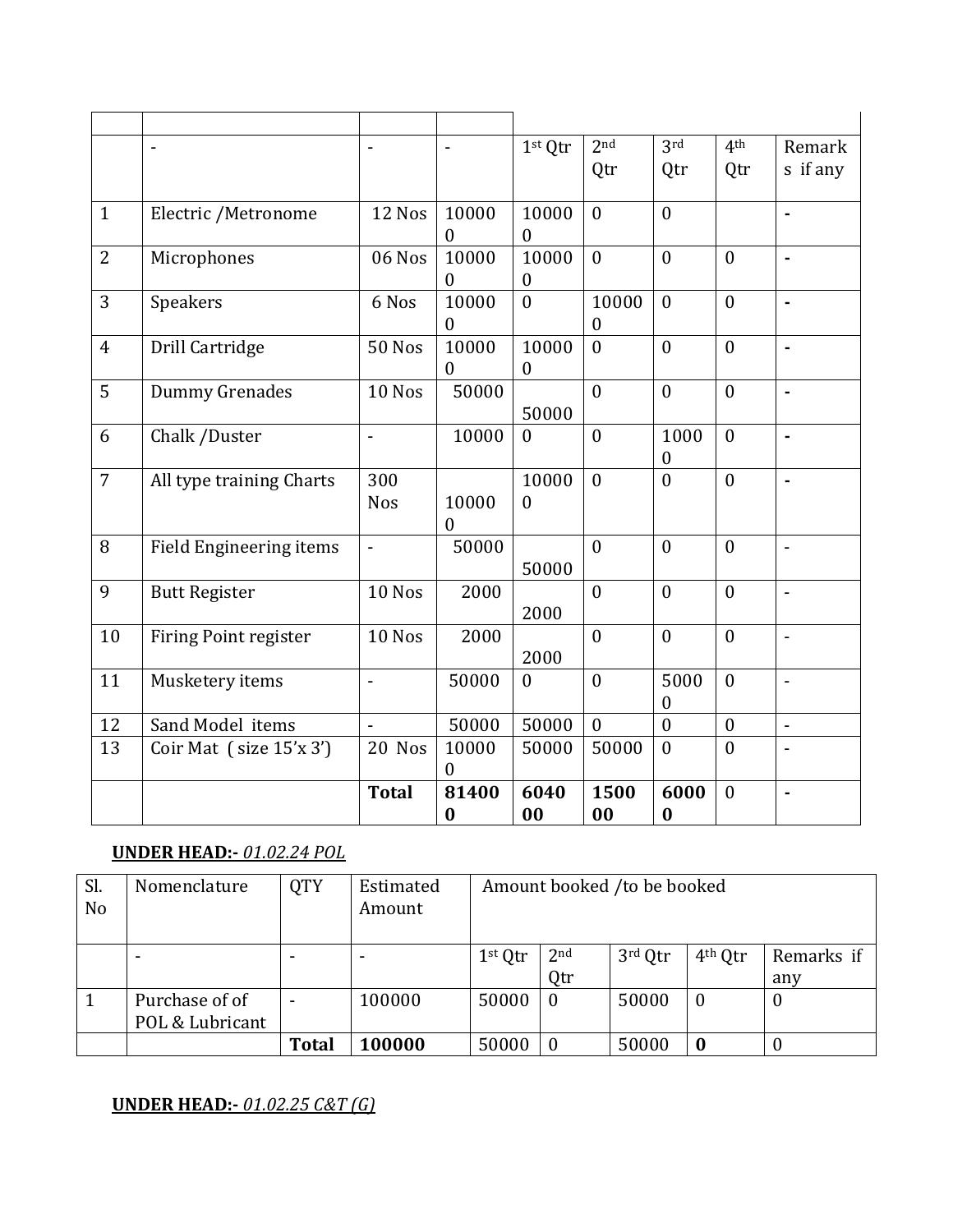| Sl.<br>N <sub>o</sub> | Nomenclature                | <b>QTY</b>   | Estimated<br>Amount | Amount booked /to be booked |                |                        |                     |                   |
|-----------------------|-----------------------------|--------------|---------------------|-----------------------------|----------------|------------------------|---------------------|-------------------|
|                       |                             |              |                     | $1st$ Qtr                   | $2nd$ Qtr      | 3 <sup>rd</sup><br>Qtr | 4 <sup>th</sup> Qtr | Remarks<br>if any |
|                       | <b>Barrack</b><br>furniture |              | 1000000             | 1000000                     | $\overline{0}$ | $\theta$               | $\boldsymbol{0}$    |                   |
| $\overline{2}$        | Computer Chair              | 62           | 200000              | $\bf{0}$                    | 200000         | $\bf{0}$               | $\bf{0}$            |                   |
|                       |                             | <b>Total</b> | 1200000             | 1000000                     | 200000         | $\overline{0}$         | $\theta$            |                   |

#### **UNDER HEAD:-** *01.02.27 ( MINOR WORK)*

| Sl.<br>N <sub>o</sub> | Nomenclature                       | <b>QTY</b>   | Estimated<br>Amount |                     | Amount booked /to be booked |                  |                        |                    |
|-----------------------|------------------------------------|--------------|---------------------|---------------------|-----------------------------|------------------|------------------------|--------------------|
|                       |                                    |              |                     | 1 <sup>st</sup> Qtr | 2 <sup>nd</sup> Qtr         | 3rd<br>Qtr       | 4 <sup>th</sup><br>Qtr | Remark<br>s if any |
| $\mathbf{1}$          | Repair of<br>kitechen Eqpt,        |              | 100000              | 40000               | 40000                       | 1000<br>0        | 1000<br>$\overline{0}$ | ٠                  |
| 2                     | Oil Paint for Trg<br>obstacles     | 500<br>ltrs  | 200000              | $\theta$            | 200000                      | $\mathbf{0}$     | $\theta$               |                    |
| 3                     | RO repair &<br><b>Water Cooler</b> |              | 50000               | 20000               | $\boldsymbol{0}$            | 3000<br>$\theta$ | $\mathbf{0}$           |                    |
|                       |                                    | <b>Total</b> | 350000              | 60000               | 240000                      | 4000<br>0        | 1000<br>0              | ٠                  |

#### **UNDER HEAD:-** *01.02.50 ( V) NON-PLAN*

| Sl.<br>N <sub>0</sub> | Nomenclature            | <b>QTY</b>   | Estimated<br>Amount | Amount booked /to be booked |                 |      |                 |                          |
|-----------------------|-------------------------|--------------|---------------------|-----------------------------|-----------------|------|-----------------|--------------------------|
|                       | ۰                       |              | $\,$                | 1 <sup>st</sup> Qtr         | 2 <sub>nd</sub> | 3rd  | 4 <sup>th</sup> | Remark                   |
|                       |                         |              |                     |                             | Qtr             | Qtr  | Qtr             | s if any                 |
| $\mathbf{1}$          | Purchase of             |              | 800000              | 200000                      | 2000            | 2000 | 2000            | $\overline{\phantom{0}}$ |
|                       | Medicine fm             |              |                     |                             | $00\,$          | 00   | 00              |                          |
|                       | <b>GMSD &amp; Local</b> |              |                     |                             |                 |      |                 |                          |
|                       | Market                  |              |                     |                             |                 |      |                 |                          |
|                       |                         | <b>Total</b> | 800000              | 200000                      | 2000            | 2000 | 2000            | ۰                        |
|                       |                         |              |                     |                             | 00              | 00   | 00              |                          |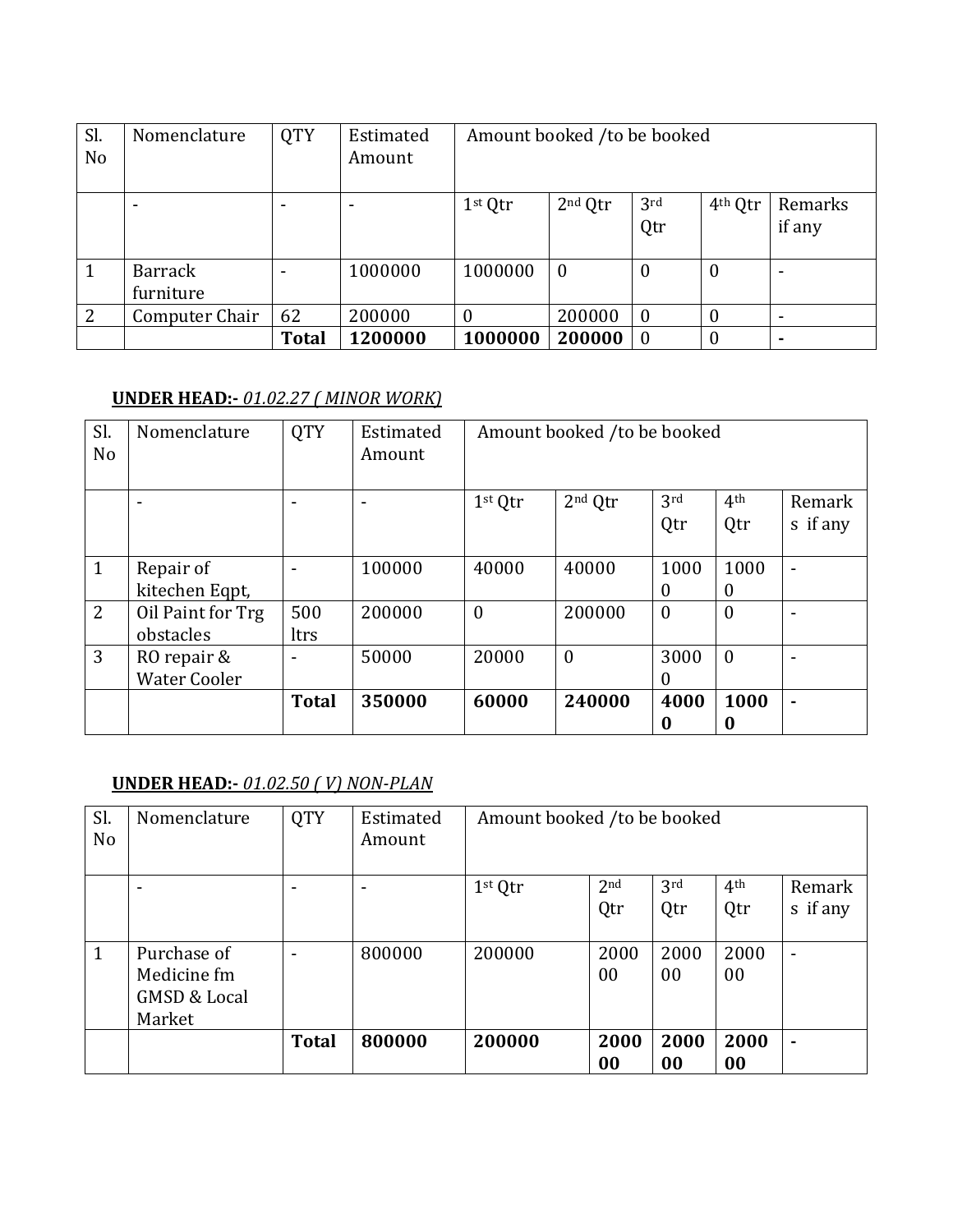## **UNDER HEAD:-** *03.00.51 MV (V) ( G)*

| Sl.<br>N <sub>o</sub> | Nomenclature                                     | <b>QTY</b>               | Estimated<br>Amount | Amount booked /to be booked |                     |              |                     |                          |  |  |
|-----------------------|--------------------------------------------------|--------------------------|---------------------|-----------------------------|---------------------|--------------|---------------------|--------------------------|--|--|
|                       |                                                  | $\overline{\phantom{a}}$ |                     | 1st Qtr                     | 2 <sup>nd</sup> Qtr | 3rd Qtr      | 4 <sup>th</sup> Qtr | Remarks<br>if any        |  |  |
| $\mathbf{1}$          | <b>Tyre Retrarding</b><br>of Various<br>Vehicles | 10<br>Vehs               | 300000              | 100000                      | 100000              | 100000       | $\theta$            |                          |  |  |
| 2                     | Replacement of<br><b>Batteries</b>               | 10<br>Vehs               | 200000              | 50000                       | 100000              | 50000        | $\theta$            | $\overline{a}$           |  |  |
| 3                     | Purchase of<br>running spare<br>parts            |                          | 500000              | 200000                      | 100000              | 100000       | 100000              | $\overline{\phantom{0}}$ |  |  |
| $\overline{4}$        | Purchase of<br>Tyre/Tube/Flap                    | 05<br>Vehs               | 350000              | 200000                      | 50000               | 50000        | 50000               | $\blacksquare$           |  |  |
| 5                     | Work shop<br>Tools                               |                          | 100000              | 50000                       | 50000               | $\mathbf{0}$ | $\mathbf{0}$        |                          |  |  |
| 6                     | Innova veh (<br>major repair)                    | 01<br>Veh                | 500000              | 500000                      |                     | $\mathbf{0}$ | $\overline{0}$      | ۰                        |  |  |
|                       |                                                  | <b>Total</b>             | 1950000             | 1100000                     | 400000              | 300000       | 150000              |                          |  |  |

#### **UNDER HEAD:-** *03.00.52 M&E (G)*

| Sl.<br>N <sub>o</sub> | Nomenclature                                                         | <b>QTY</b>       | Estimated<br>Amount |         | Amount booked /to be booked |              |                        |                          |  |  |
|-----------------------|----------------------------------------------------------------------|------------------|---------------------|---------|-----------------------------|--------------|------------------------|--------------------------|--|--|
|                       |                                                                      | Ξ.               |                     | 1st Qtr | 2 <sup>nd</sup> Qtr         | 3rd Qtr      | 4 <sup>th</sup><br>Qtr | Remarks<br>if any        |  |  |
| $\mathbf{1}$          | Rope Manila 44 dia                                                   | 1500<br>Mtrs     | 500000              | 250000  | $\mathbf{0}$                | 250000       | $\boldsymbol{0}$       | $\overline{a}$           |  |  |
| 2                     | Chapatti Making<br>Machine (per Hour<br>2000/- Capacity              | 01 No            | 1500000             | 1500000 | $\overline{\phantom{a}}$    | $\mathbf{0}$ | $\theta$               | $\overline{\phantom{0}}$ |  |  |
| 3                     | <b>Installing of CCTV</b><br>Camera with<br>connected<br>accessories | 06<br><b>Nos</b> | 700000              | 700000  | $\blacksquare$              | $\mathbf{0}$ | $\boldsymbol{0}$       | ۰                        |  |  |
| $\overline{4}$        | Mattresses for floor<br>exercise                                     | 20<br><b>Nos</b> | 200000              | 200000  |                             | $\theta$     | $\theta$               | $\overline{a}$           |  |  |
| 5                     | Cross matt                                                           | 04<br><b>Nos</b> | 400000              | 400000  |                             | $\mathbf{0}$ | $\boldsymbol{0}$       | ۰                        |  |  |
| 6                     | Utensil Cooking<br>items                                             |                  | 300000              | 100000  | 100000                      | 100000       | $\mathbf{0}$           | -                        |  |  |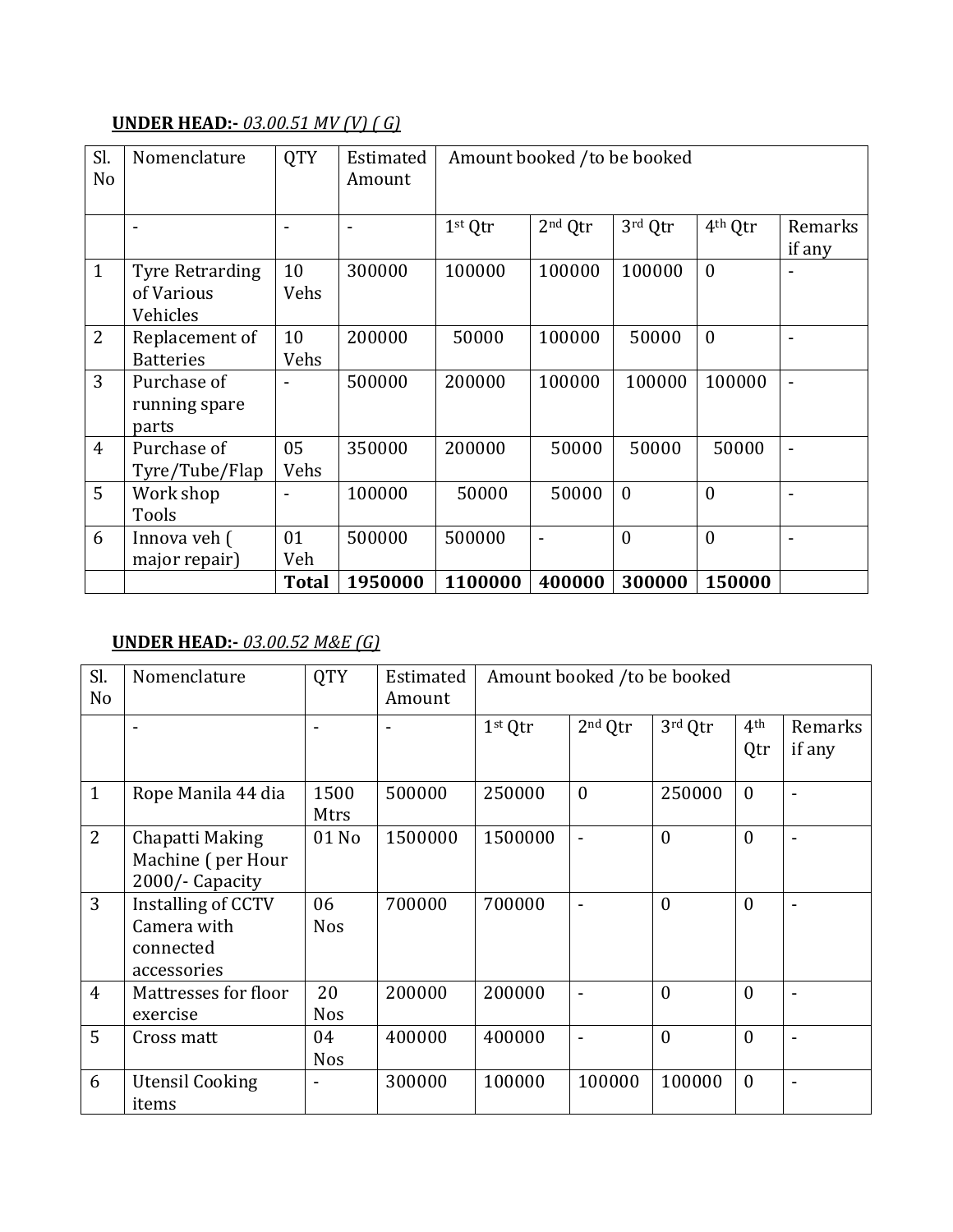| $\overline{7}$ | Installation of RO<br>water filter plant<br>with 500 ltr per hr<br>cap.                                                    | 1 No             | 250000  | 250000         | $\overline{a}$ | $\overline{0}$ | $\overline{0}$   | $\overline{a}$ |
|----------------|----------------------------------------------------------------------------------------------------------------------------|------------------|---------|----------------|----------------|----------------|------------------|----------------|
| 8              | Sports items                                                                                                               | $\overline{a}$   | 250000  | $\blacksquare$ | 250000         | $\mathbf{0}$   | $\boldsymbol{0}$ | $\overline{a}$ |
| 9              | Stop Watch (<br>Electronics)                                                                                               | 20<br><b>Nos</b> | 20000   |                | 20000          | $\overline{0}$ | $\theta$         |                |
| 10             | Carpenter<br>/Barber/Mochi<br>Tools and related<br>Eqpt. /accessories                                                      |                  | 300000  | 100000         | 100000         | 100000         | $\theta$         | $\overline{a}$ |
| 11             | Gymnastic<br>Equipment                                                                                                     | 01 No            | 500000  | 500000         | $\mathbf{0}$   | $\overline{0}$ | $\mathbf{0}$     | $\frac{1}{2}$  |
| 12             | Purchase of Rope<br>Malkhamb,<br>Slithering Tower B)<br>Support for<br>obstacles Hand walk<br>& High fence (spider<br>rope | $\overline{a}$   | 33000   | 33000          | $\mathbf{0}$   | $\overline{0}$ | $\mathbf{0}$     | $\overline{a}$ |
| 13             | Multimedial<br>Projector<br>Accessories                                                                                    | $\overline{a}$   | 25000   | 25000          | $\theta$       | $\overline{0}$ | $\overline{0}$   | $\overline{a}$ |
| 14             | Lamination<br>Machine                                                                                                      | 01 No            | 3500    | 3500           | $\theta$       | $\overline{0}$ | $\theta$         | $\overline{a}$ |
| 15             | <b>Rubber Tube</b>                                                                                                         | 20<br><b>Nos</b> | 10000   | 10000          | $\mathbf{0}$   | $\overline{0}$ | $\mathbf{0}$     | $\overline{a}$ |
| 16             | <b>GPS</b>                                                                                                                 | 06<br><b>Nos</b> | 250000  | 250000         | $\mathbf{0}$   | $\overline{0}$ | $\mathbf{0}$     | $\overline{a}$ |
| 17             | 1KVA portable<br>Generator set &<br>Accessories                                                                            | 03<br><b>Nos</b> | 100000  | 100000         | $\overline{0}$ | $\overline{0}$ | $\mathbf{0}$     | $\overline{a}$ |
|                |                                                                                                                            | <b>Total</b>     | 5341500 | 4421500        | 470000         | 450000         | $\bf{0}$         | $\blacksquare$ |

# **Under Head:-** *01.13.99 OE (IT)*

| <b>Sl</b><br>No. | Nomenclature | <b>QTY</b> | Estimated<br>Amount | Amount booked /to be booked |                     |                  |                        |                   |
|------------------|--------------|------------|---------------------|-----------------------------|---------------------|------------------|------------------------|-------------------|
|                  |              | ۰          |                     | 1 <sup>st</sup> Qtr         | 2 <sup>nd</sup> Qtr | 3rd Qtr          | 4 <sup>th</sup><br>Qtr | Remarks<br>if any |
|                  | Computer     | ۰          | 100000              |                             | 50000               | $\boldsymbol{0}$ | $\boldsymbol{0}$       |                   |
|                  | Accessories  |            |                     | 50000                       |                     |                  |                        |                   |
| 2                | UPS          | 20         | 70000               |                             | 30000               | 10000            | $\theta$               |                   |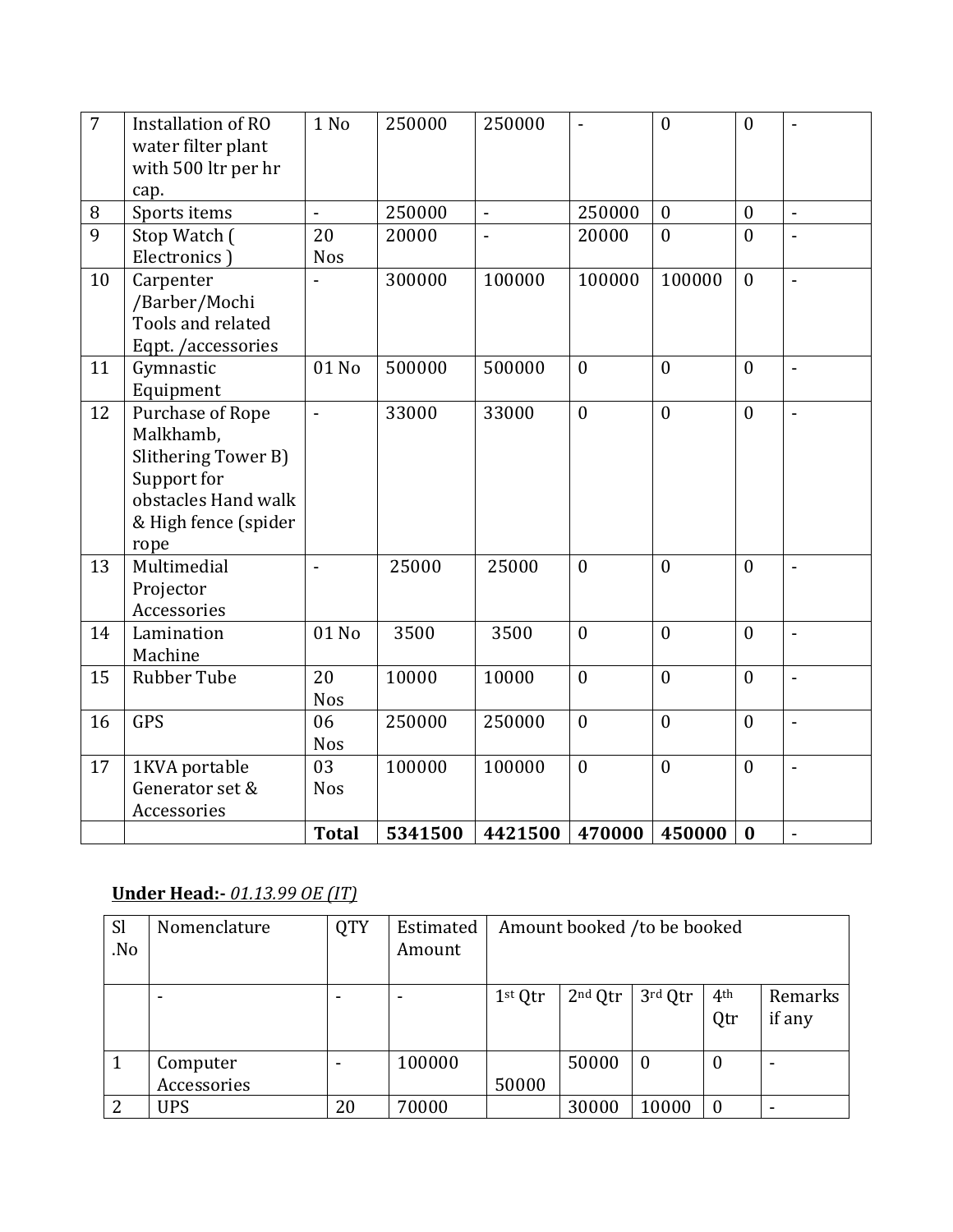|  |              |        | 30000 |       |       |                  |  |
|--|--------------|--------|-------|-------|-------|------------------|--|
|  | <b>Total</b> | 170000 |       | 80000 | 10000 | $\boldsymbol{0}$ |  |
|  |              |        | 80000 |       |       |                  |  |

# **( Appendix - C )**

# **PART B- 30% for wants or not so essential**

### **UNDER HEAD:-** *01.02.13 OE ( NON OBL)*

| Sl.<br>No      | Nomenclature                     | <b>QTY</b>       | Estimat<br>ed | Amount booked /to be booked |                 |           |                 |                          |
|----------------|----------------------------------|------------------|---------------|-----------------------------|-----------------|-----------|-----------------|--------------------------|
|                |                                  |                  | Amount        | S                           |                 |           |                 |                          |
|                |                                  |                  |               | 1st Qtr                     | 2 <sub>nd</sub> | 3rd       | 4 <sup>th</sup> | Remark                   |
|                |                                  |                  |               |                             | Qtr             | Qtr       | Qtr             | s if any                 |
| $\mathbf{1}$   | Purchase of Hygine &             |                  | 120000        | 10000                       |                 | $\theta$  | $\theta$        |                          |
|                | Sanitation (Hospital)            |                  |               | $\boldsymbol{0}$            | 2000            |           |                 |                          |
|                | items                            |                  |               |                             | 0               |           |                 |                          |
| $\overline{2}$ | <b>Rack Stores</b>               | 15               | 150000        | 10000                       | 5000            | $\theta$  | $\theta$        | $\overline{\phantom{0}}$ |
|                |                                  |                  |               | $\boldsymbol{0}$            | $\Omega$        |           |                 |                          |
| 3              | Lime Powder & unforeseen         |                  | 30000         |                             | $\theta$        | 1000      | $\mathbf{0}$    |                          |
|                | items                            |                  |               | 20000                       |                 | $\Omega$  |                 |                          |
| $\overline{4}$ | <b>Bi-Cycle Repairs</b>          |                  | 6000          | $\theta$                    | $\theta$        |           | $\theta$        | $\blacksquare$           |
|                |                                  |                  |               |                             |                 | 6000      |                 |                          |
| 5              | Hospital necessities             |                  | 90000         | 30000                       | 3000            | 3000      | $\theta$        | $\blacksquare$           |
|                | 'equipments                      |                  |               |                             | $\Omega$        | $\theta$  |                 |                          |
| 6              | Miscellaneous items,             |                  | 90000         | 30000                       | 3000            | 3000      | $\mathbf{0}$    |                          |
|                | <b>Ceremonial Dress, Bunting</b> |                  |               |                             | $\Omega$        | $\Omega$  |                 |                          |
|                | Flag, Gamla with Ponds           |                  |               |                             |                 |           |                 |                          |
|                |                                  | <b>Tot</b><br>al | 486000        | 2800<br>00                  | 1300<br>00      | 7600<br>0 | $\bf{0}$        |                          |

### **Under Head:-** *01.02.20 OAE*

| Sl.<br>No | Nomenclature | <b>QTY</b> | Estim<br>ated<br>Amou<br>nt | Amount booked /to be booked |                        |                        |                        |                    |  |
|-----------|--------------|------------|-----------------------------|-----------------------------|------------------------|------------------------|------------------------|--------------------|--|
|           |              |            |                             | 1 <sup>st</sup> Qtr         | 2 <sup>nd</sup><br>Qtr | 3 <sup>rd</sup><br>Qtr | 4 <sup>th</sup><br>Qtr | Remark<br>s if any |  |
|           | Speakers     | 02         |                             | $\boldsymbol{0}$            | 30000                  | $\bf{0}$               | 0                      |                    |  |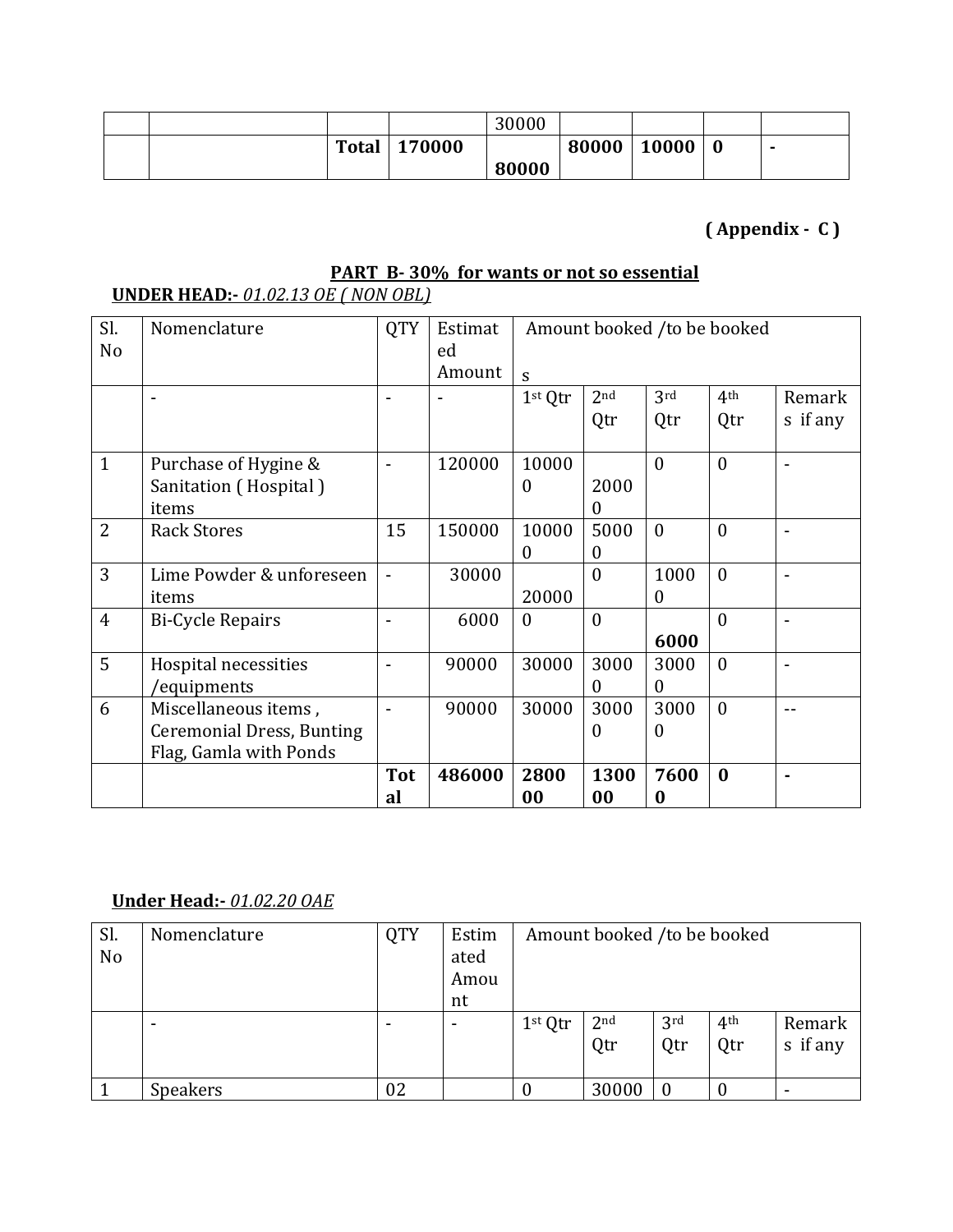|   |                           | <b>Nos</b>   | 30000 |                  |          |            |                  |   |
|---|---------------------------|--------------|-------|------------------|----------|------------|------------------|---|
| 2 | Chalk /Duster             |              |       | 0                | $\bf{0}$ | 300        | $\bf{0}$         |   |
|   |                           |              | 3000  |                  |          |            |                  |   |
| 3 | Musketery items           |              | 15000 | $\boldsymbol{0}$ | $\bf{0}$ | 150        | $\bf{0}$         |   |
|   |                           |              |       |                  |          | 00         |                  |   |
| 4 | Coir mat $(size-15'x 3')$ | 6 Nos        | 30000 | 30000            |          |            |                  |   |
|   |                           | <b>Total</b> |       | 3000             | 3000     | <b>180</b> | $\boldsymbol{0}$ | ۰ |
|   |                           |              | 7800  | $\boldsymbol{0}$ | $\bf{0}$ | 00         |                  |   |
|   |                           |              |       |                  |          |            |                  |   |

### **Under Head:-** *01.02.24 POL*

| Sl.<br>N <sub>o</sub> | Nomenclature                      | <b>QTY</b>   | Estimated<br>Amount | Amount booked /to be booked |              |         |                     |            |  |
|-----------------------|-----------------------------------|--------------|---------------------|-----------------------------|--------------|---------|---------------------|------------|--|
|                       |                                   |              |                     | $1st$ Qtr                   | $2^{\rm nd}$ | 3rd Qtr | 4 <sup>th</sup> Qtr | Remarks if |  |
|                       |                                   |              |                     |                             | Qtr          |         |                     | any        |  |
|                       | Purchase of of<br>POL & Lubricant |              | 30000               | 20000                       | $\bf{0}$     | 10000   | $\boldsymbol{0}$    | 0          |  |
|                       |                                   | <b>Total</b> | 30000               | 20000                       | $\bf{0}$     | 10000   | $\boldsymbol{0}$    |            |  |

# **Under Head:-** *01.02.25 C&T (G)*

| Sl.<br>No | Nomenclature   | <b>QTY</b>   | Estimated<br>Amount | Amount booked /to be booked |                 |           |                     |                          |  |  |
|-----------|----------------|--------------|---------------------|-----------------------------|-----------------|-----------|---------------------|--------------------------|--|--|
|           |                |              |                     | $1st$ Qtr                   | 2 <sub>nd</sub> | $3rd$ Qtr | 4 <sup>th</sup> Qtr | Remarks if               |  |  |
|           |                |              |                     |                             | Qtr             |           |                     | any                      |  |  |
|           | Computer Chair | 18           | 60000               |                             | 60000           | $\theta$  | U                   | $\overline{\phantom{0}}$ |  |  |
|           |                | <b>Total</b> | 60000               |                             | 60000           |           |                     |                          |  |  |

# **Under Head:-** *01.02.27 ( MINOR WORK)*

| Sl.<br>N <sub>o</sub> | Nomenclature             | <b>OTY</b> | Estimated<br>Amount | Amount booked /to be booked |                        |            |                        |                    |  |
|-----------------------|--------------------------|------------|---------------------|-----------------------------|------------------------|------------|------------------------|--------------------|--|
|                       | $\overline{\phantom{0}}$ |            |                     | $1st$ Qtr                   | 2 <sub>nd</sub><br>Qtr | 3rd<br>Qtr | 4 <sup>th</sup><br>Qtr | Remark<br>s if any |  |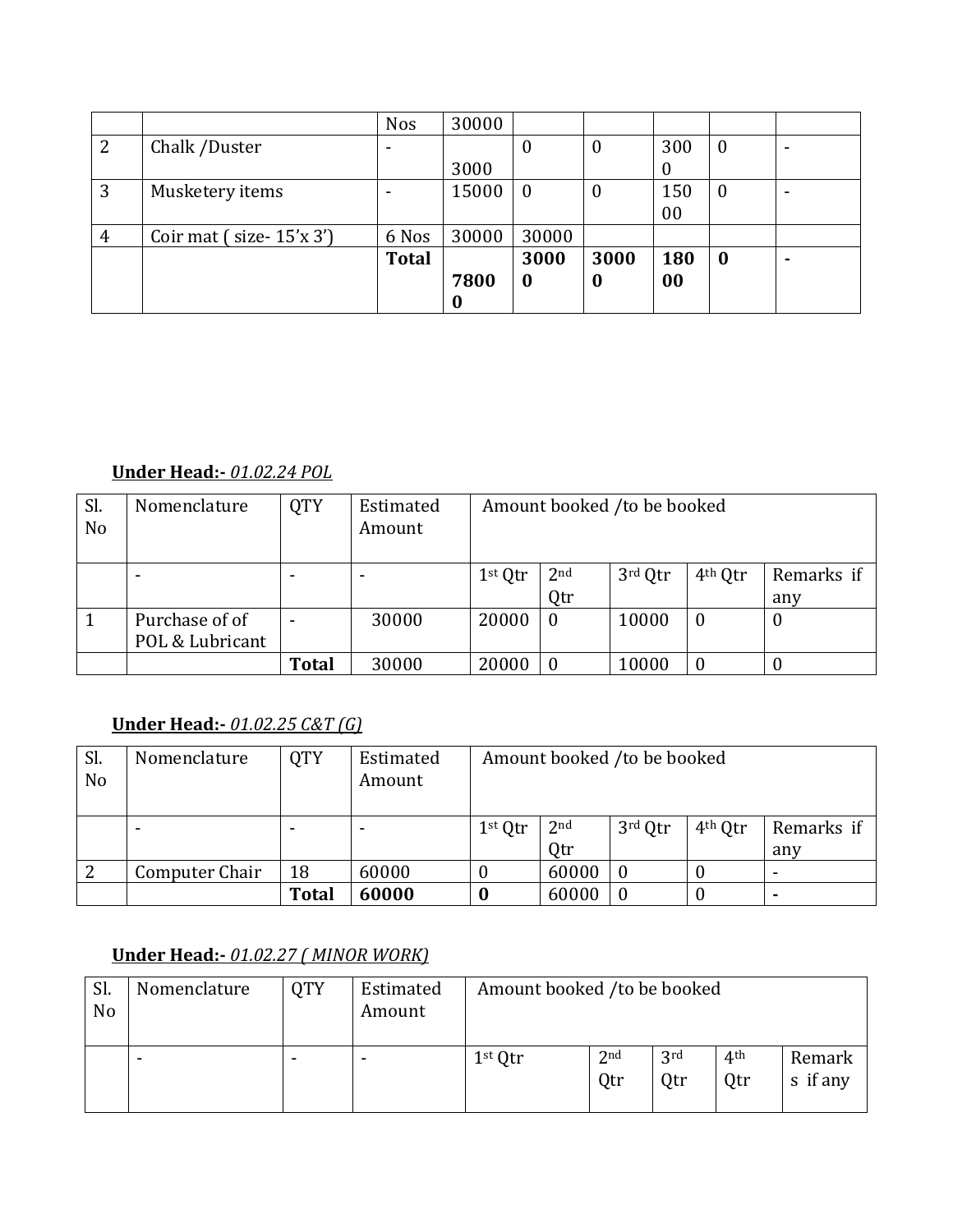|                | Repair of           |              | 30000  | $\theta$ | 2000 | $\boldsymbol{0}$ | 1000     | $\overline{\phantom{a}}$ |
|----------------|---------------------|--------------|--------|----------|------|------------------|----------|--------------------------|
|                | kitechen Eqpt,      |              |        |          | υ    |                  | υ        |                          |
| $\overline{2}$ | Oil Paint for Trg   | 150          | 60000  |          | 6000 | $\bf{0}$         | U        |                          |
|                | obstacles           | ltrs         |        |          |      |                  |          |                          |
| 3              | RO repair &         |              | 15000  | 10000    | 5000 | $\bf{0}$         | $\theta$ | ۰                        |
|                | <b>Water Cooler</b> |              |        |          |      |                  |          |                          |
|                |                     | <b>Total</b> | 105000 | 10000    | 8500 | $\bf{0}$         | 1000     | ۰                        |
|                |                     |              |        |          |      |                  |          |                          |

#### **Under Head:-** *01.02.50 ( V) NON-PLAN*

| Sl.<br>N <sub>o</sub> | Nomenclature            | <b>QTY</b>   | Estimated<br>Amount | Amount booked /to be booked |                 |          |                 |          |  |
|-----------------------|-------------------------|--------------|---------------------|-----------------------------|-----------------|----------|-----------------|----------|--|
|                       | ۰                       |              |                     | 1 <sup>st</sup> Qtr         | 2 <sub>nd</sub> | 3rd      | 4 <sup>th</sup> | Remark   |  |
|                       |                         |              |                     |                             | Qtr             | Qtr      | Qtr             | s if any |  |
|                       |                         |              |                     |                             |                 |          |                 |          |  |
| $\mathbf{1}$          | Purchase of             |              | 240000              | 60000                       | 6000            | 6000     | 6000            |          |  |
|                       | Medicine fm             |              |                     |                             | 0               | $\theta$ | $\overline{0}$  |          |  |
|                       | <b>GMSD &amp; Local</b> |              |                     |                             |                 |          |                 |          |  |
|                       | Market                  |              |                     |                             |                 |          |                 |          |  |
|                       |                         | <b>Total</b> | 240000              | 60000                       | 6000            | 6000     | 6000            |          |  |
|                       |                         |              |                     |                             | 0               | 0        | 0               |          |  |

### **Under Head:-** *03.00.51 MV (V) ( G)*

| Sl.<br>N <sub>o</sub> | Nomenclature        | <b>QTY</b>               | Estimated<br>Amount      |                     | Amount booked /to be booked |              |                     |                |
|-----------------------|---------------------|--------------------------|--------------------------|---------------------|-----------------------------|--------------|---------------------|----------------|
|                       |                     | ٠                        | $\overline{\phantom{a}}$ | 1 <sup>st</sup> Qtr | 2 <sup>nd</sup> Qtr         | 3rd Qtr      | 4 <sup>th</sup> Qtr | Remarks        |
|                       |                     |                          |                          |                     |                             |              |                     | if any         |
| $\mathbf{1}$          | Tyre Retrarding of  | 3                        | 90000                    | 30000               | 30000                       | 30000        | $\theta$            | ۰              |
|                       | Various Vehicles    | Vehs                     |                          |                     |                             |              |                     |                |
| 2                     | Replacement of      | 3                        | 60000                    | 20000               | 20000                       | 20000        | $\overline{0}$      | ۰              |
|                       | <b>Batteries</b>    | Vehs                     |                          |                     |                             |              |                     |                |
| 3                     | Purchase of running | $\overline{\phantom{a}}$ | 150000                   | 50000               | 50000                       | $\mathbf{0}$ | 50000               | $\blacksquare$ |
|                       | spare parts         |                          |                          |                     |                             |              |                     |                |
| $\overline{4}$        | Purchase of         | $\overline{2}$           | 105000                   | 100000              | 5000                        | $\mathbf{0}$ | $\theta$            |                |
|                       | Tyre/Tube/Flap      | Vehs                     |                          |                     |                             |              |                     |                |
| 5                     | Work shop Tools     | $\overline{\phantom{a}}$ | 30000                    | 10000               | 10000                       | 10000        | $\mathbf{0}$        |                |
|                       |                     | <b>Total</b>             | 435000                   | 210000              | 115000                      | 60000        | 50000               |                |

#### **UNDER HEAD:-** *03.00.52 M&E (G)*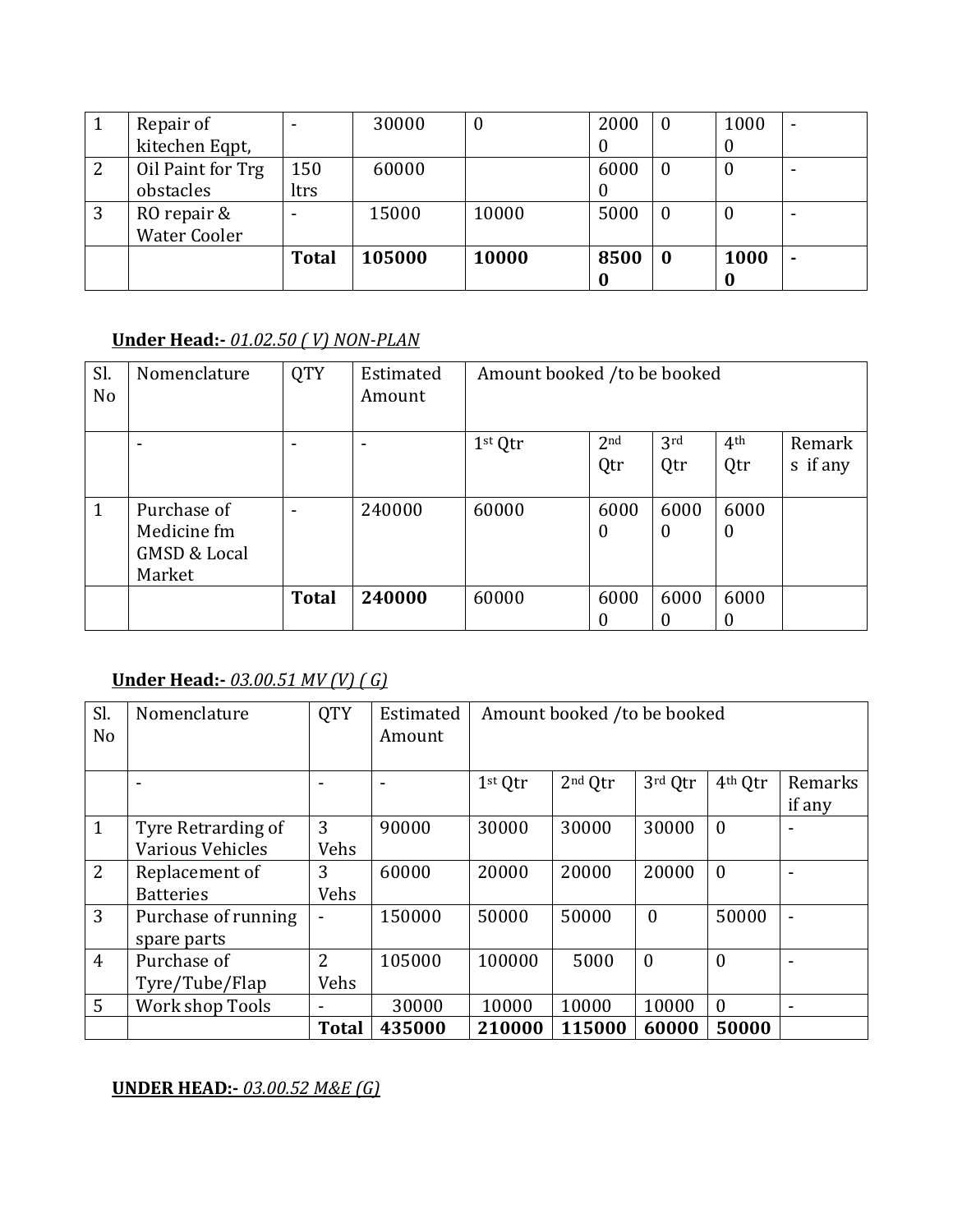| Sl.<br>N <sub>o</sub> | Nomenclature                 | <b>QTY</b>   | Estimated<br>Amount |                          | Amount booked /to be booked |              |                  |                |
|-----------------------|------------------------------|--------------|---------------------|--------------------------|-----------------------------|--------------|------------------|----------------|
|                       |                              |              |                     | 1 <sup>st</sup> Qtr      | $2nd$ Qtr                   | 3rd Qtr      | 4 <sup>th</sup>  | Remarks        |
|                       |                              |              |                     |                          |                             |              | Qtr              | if any         |
|                       |                              |              |                     |                          |                             |              |                  |                |
| 1                     | Rope Manila 44 dia           | 450          | 150000              |                          | 150000                      | $\mathbf{0}$ | $\boldsymbol{0}$ |                |
|                       |                              | mtrs         |                     |                          |                             |              |                  |                |
| 6                     | <b>Utensil Cooking items</b> | ٠            | 90000               | 30000                    | 30000                       | 30000        | $\overline{0}$   | $\blacksquare$ |
| 8                     | Sports items                 | ٠            | 75000               | $\overline{\phantom{0}}$ | 75000                       |              |                  | ۰              |
| 11                    | Carpenter                    |              | 90000               | 30000                    | 30000                       | 30000        | $\overline{0}$   | ۰              |
|                       | /Barber/Mochi Tools          |              |                     |                          |                             |              |                  |                |
|                       | and related Eqpt.            |              |                     |                          |                             |              |                  |                |
|                       | /accessories                 |              |                     |                          |                             |              |                  |                |
|                       |                              | <b>Total</b> | 405000              | 60000                    | 285000                      | 60000        | $\bf{0}$         | $\blacksquare$ |

# **Under Head:-** *01.13.99 OE (IT)*

| <sub>Sl</sub><br>.No | Nomenclature            | <b>QTY</b>   | Estimated<br>Amount |                     | Amount booked /to be booked |                        |                        |                   |
|----------------------|-------------------------|--------------|---------------------|---------------------|-----------------------------|------------------------|------------------------|-------------------|
|                      |                         |              |                     | 1 <sup>st</sup> Qtr | $2nd$ Qtr                   | 3 <sup>rd</sup><br>Qtr | 4 <sup>th</sup><br>Qtr | Remarks<br>if any |
|                      | Computer<br>Accessories |              | 30000               | 15000               | 15000                       | $\mathbf{0}$           | 0                      |                   |
| $\overline{2}$       | <b>UPS</b>              | 6            | 21000               | 15000               | 6000                        | $\bf{0}$               | 0                      |                   |
|                      |                         | <b>Total</b> | 51000               | 30000               | 21000                       | $\bf{0}$               | 0                      |                   |

# **(Appendix - D)**

#### **PART C- 20% for future of which 5 % miscellaneous items Under Head:-** *01.02.13 OE ( NON OBL)*

| Sl.            | Nomenclature         | <b>QTY</b> | Estimat |                     |                 |                 | Amount booked /to be booked |          |
|----------------|----------------------|------------|---------|---------------------|-----------------|-----------------|-----------------------------|----------|
| N <sub>o</sub> |                      |            | ed      |                     |                 |                 |                             |          |
|                |                      |            | Amount  | <sub>S</sub>        |                 |                 |                             |          |
|                |                      |            |         | 1 <sup>st</sup> Qtr | 2 <sub>nd</sub> | 3 <sup>rd</sup> | 4 <sup>th</sup>             | Remark   |
|                |                      |            |         |                     | Qtr             | Qtr             | Qtr                         | s if any |
|                |                      |            |         |                     |                 |                 |                             |          |
|                | Purchase of Hygine & |            | 24000   | $\bf{0}$            |                 |                 | 2400                        |          |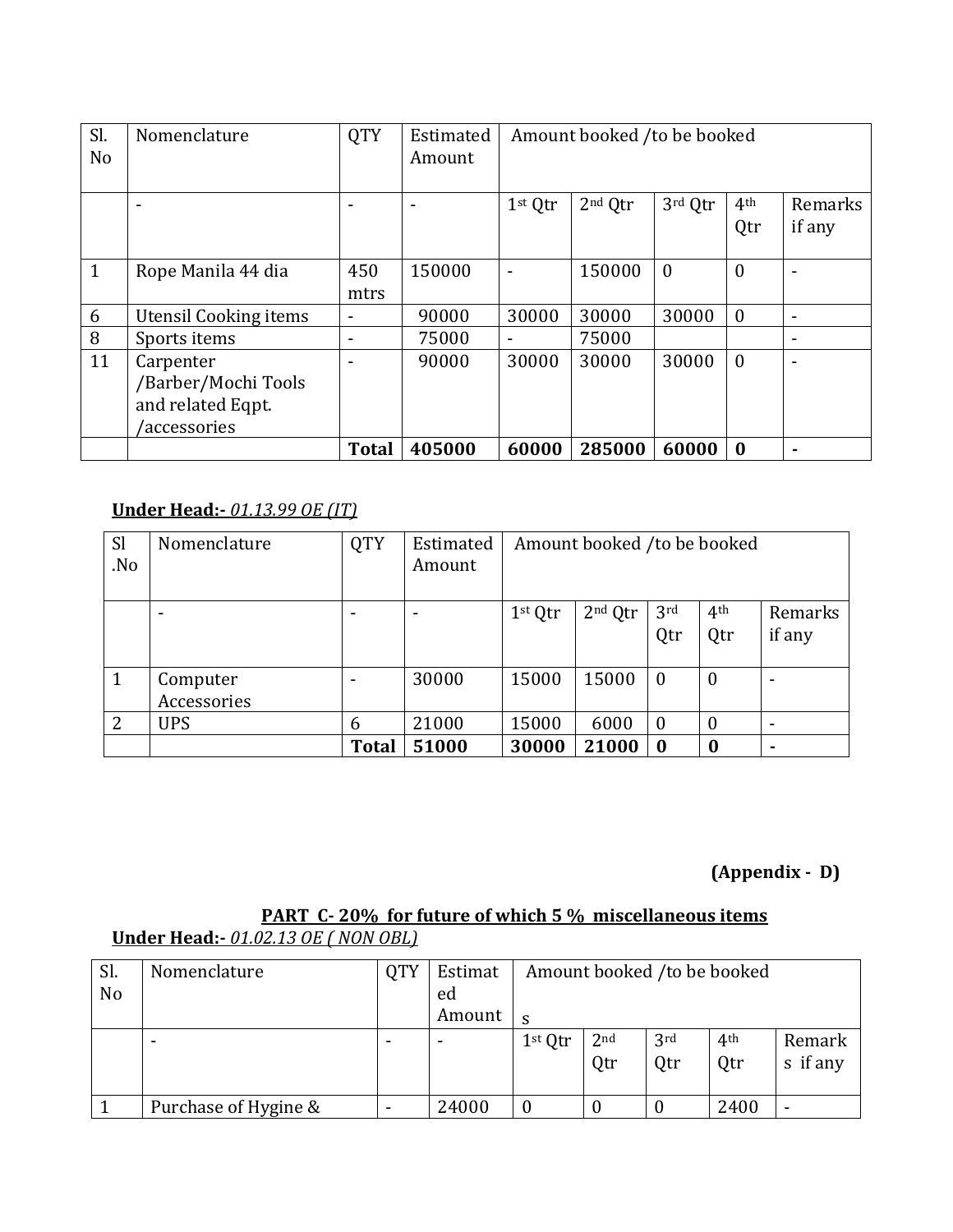|   | Sanitation (Hospital)<br>items   |                |       |                  |   |                  | $\overline{0}$ |                          |
|---|----------------------------------|----------------|-------|------------------|---|------------------|----------------|--------------------------|
| 2 | <b>Rack Stores</b>               | 5              | 30000 | $\boldsymbol{0}$ | 0 | $\overline{0}$   | 3000           | $\overline{\phantom{0}}$ |
|   |                                  | <b>Nos</b>     |       |                  |   |                  | $\Omega$       |                          |
| 3 | Lime Powder & unforeseen         |                | 6000  | $\theta$         | 0 | $\theta$         | 6000           | $\overline{\phantom{0}}$ |
|   | items                            |                |       |                  |   |                  |                |                          |
| 5 | Hospital necessities             | $\blacksquare$ | 18000 | $\mathbf{0}$     | 0 | $\boldsymbol{0}$ | 1800           | $\overline{\phantom{0}}$ |
|   | 'equipments                      |                |       |                  |   |                  | $\theta$       |                          |
| 6 | Miscellaneous items,             |                | 18000 | $\boldsymbol{0}$ | 0 | $\mathbf{0}$     | 1800           |                          |
|   | <b>Ceremonial Dress, Bunting</b> |                |       |                  |   |                  | $\overline{0}$ |                          |
|   | Flag, Gamla with Ponds           |                |       |                  |   |                  |                |                          |
|   |                                  | <b>Tot</b>     | 96000 | $\bf{0}$         | 0 | 0                | 9600           | ٠                        |
|   |                                  | al             |       |                  |   |                  |                |                          |

#### **Under Head:-** *01.02.20 OAE*

| Sl.<br>N <sub>o</sub> | Nomenclature | <b>QTY</b>   | Estim<br>ated<br>Amou<br>nt |                     | Amount booked /to be booked |                |                        |                          |
|-----------------------|--------------|--------------|-----------------------------|---------------------|-----------------------------|----------------|------------------------|--------------------------|
|                       |              |              |                             | 1 <sup>st</sup> Qtr | 2 <sub>nd</sub><br>Qtr      | 3rd<br>Qtr     | 4 <sup>th</sup><br>Qtr | Remark<br>s if any       |
| 3                     | Speakers     | 01 No        | 6000                        | $\overline{0}$      | 0                           | $\overline{0}$ | 6000                   | $\overline{\phantom{a}}$ |
|                       |              | <b>Total</b> | 6000                        | $\boldsymbol{0}$    |                             | $\bf{0}$       | 6000                   | $\blacksquare$           |

# **Under Head:-** *01.02.24 POL*

| Sl.<br>No | Nomenclature                      | <b>QTY</b>   | Estimated<br>Amount |           |                        | Amount booked /to be booked |                     |                   |
|-----------|-----------------------------------|--------------|---------------------|-----------|------------------------|-----------------------------|---------------------|-------------------|
|           |                                   |              |                     | $1st$ Qtr | 2 <sub>nd</sub><br>Qtr | 3rd Qtr                     | 4 <sup>th</sup> Qtr | Remarks if<br>any |
|           | Purchase of of<br>POL & Lubricant |              | 6000                | $\theta$  | $\overline{0}$         | 0                           | 6000                | $\boldsymbol{0}$  |
|           |                                   | <b>Total</b> | 6000                |           |                        |                             | 6000                | $\theta$          |

## **Under Head:-** *01.02.25 C&T (G)*

| Sl. | Nomenclature | <b>OTY</b> | Estimated | Amount booked /to be booked |
|-----|--------------|------------|-----------|-----------------------------|
| No  |              |            | Amount    |                             |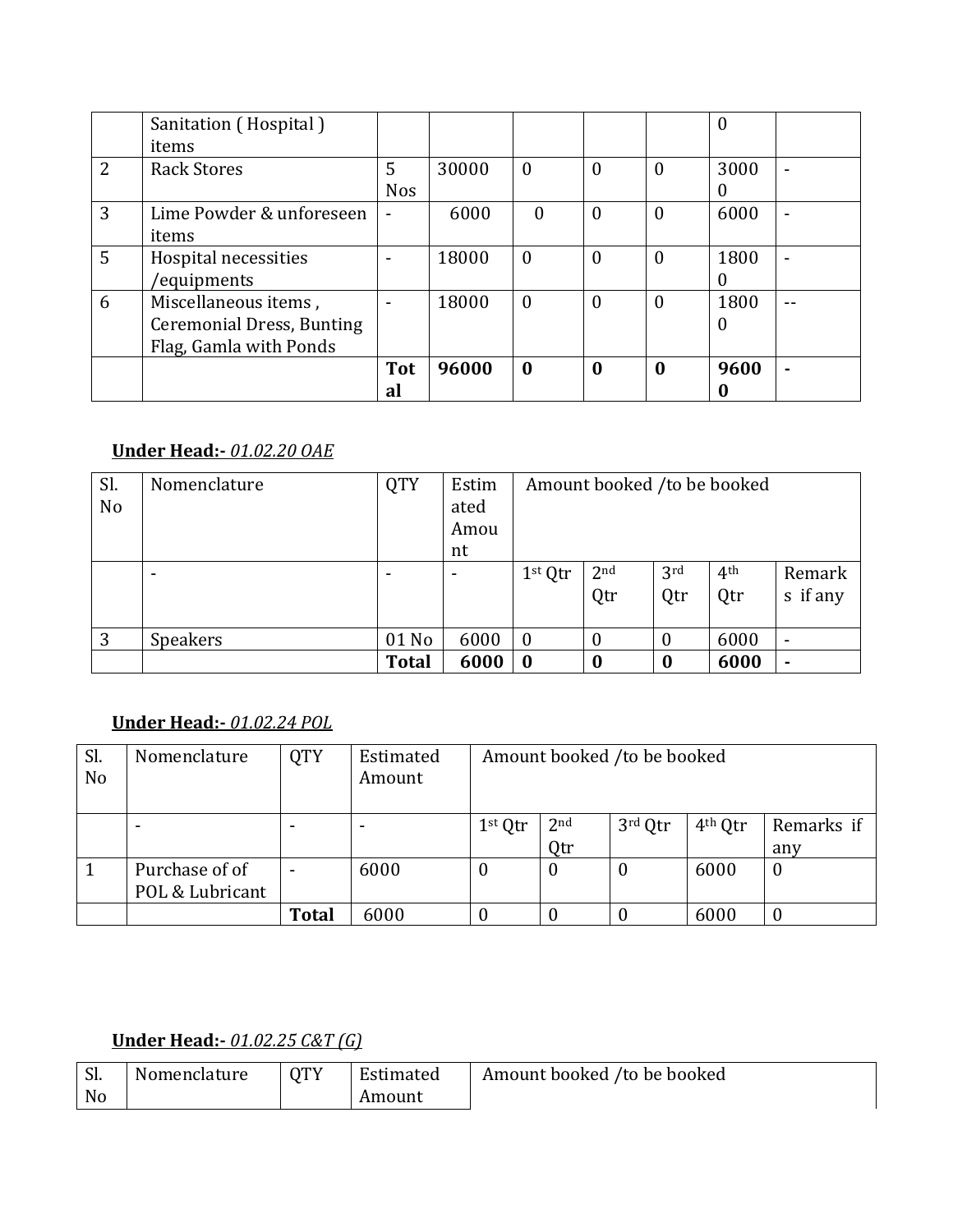|  |       | $1st Qtr$ 2 <sup>nd</sup> |            |  | $\frac{3^{rd}}{2^{tr}}$ ath Qtr   Remarks if |
|--|-------|---------------------------|------------|--|----------------------------------------------|
|  |       |                           | <b>Qtr</b> |  | any                                          |
|  |       |                           |            |  | $\blacksquare$                               |
|  | Total |                           |            |  |                                              |

#### **Under Head:-** *01.02.27 ( MINOR WORK)*

| Sl.<br>N <sub>o</sub> | Nomenclature        | <b>QTY</b>   | Estimated<br>Amount | Amount booked /to be booked |                  |                  |                 |                          |
|-----------------------|---------------------|--------------|---------------------|-----------------------------|------------------|------------------|-----------------|--------------------------|
|                       |                     | -            | ۰                   | $1st$ Qtr                   | 2 <sub>nd</sub>  | 3rd              | 4 <sup>th</sup> | Remarks                  |
|                       |                     |              |                     |                             | Qtr              | Qtr              | Qtr             | if any                   |
|                       |                     |              |                     |                             |                  |                  |                 |                          |
| $\mathbf{1}$          | Repair of           | $\,$         | 6000                | $\boldsymbol{0}$            | $\boldsymbol{0}$ | $\boldsymbol{0}$ | 6000            | $\overline{\phantom{0}}$ |
|                       | kitechen Eqpt,      |              |                     |                             |                  |                  |                 |                          |
| 3                     | RO repair &         | $\,$         | 3000                | $\boldsymbol{0}$            | $\boldsymbol{0}$ | $\boldsymbol{0}$ | 3000            | ۰                        |
|                       | <b>Water Cooler</b> |              |                     |                             |                  |                  |                 |                          |
|                       |                     | <b>Total</b> | 9000                | $\boldsymbol{0}$            | 9000             | $\bf{0}$         | 9000            | $\blacksquare$           |

## **Under Head:-** *01.02.50 ( V) NON-PLAN*

| Sl.<br>N <sub>o</sub> | Nomenclature                                          | <b>QTY</b>   | Estimated<br>Amount | Amount booked /to be booked |                 |                 |                          |         |
|-----------------------|-------------------------------------------------------|--------------|---------------------|-----------------------------|-----------------|-----------------|--------------------------|---------|
|                       |                                                       |              |                     | 1 <sup>st</sup> Qtr         | 2 <sub>nd</sub> | 3 <sup>rd</sup> | 4 <sup>th</sup>          | Remarks |
|                       |                                                       |              |                     |                             | Qtr             | Qtr             | Qtr                      | if any  |
|                       |                                                       |              |                     |                             |                 |                 |                          |         |
| $\mathbf{1}$          | Purchase of<br>Medicine fm<br><b>GMSD &amp; Local</b> |              | 48000               | $\mathbf{0}$                | $\theta$        | $\theta$        | 4800<br>$\bf{0}$         |         |
|                       | Market                                                |              |                     |                             |                 |                 |                          |         |
|                       |                                                       | <b>Total</b> | 48000               | $\mathbf{0}$                | $\theta$        | $\theta$        | 4800<br>$\boldsymbol{0}$ |         |

# **Under Head:-** *03.00.51 MV (V) ( G)*

| Sl.<br>N <sub>o</sub> | Nomenclature       | QTY   | Estimated<br>Amount |                        | Amount booked /to be booked |                        |                     |                          |
|-----------------------|--------------------|-------|---------------------|------------------------|-----------------------------|------------------------|---------------------|--------------------------|
|                       |                    | $\,$  |                     | 1 <sup>st</sup><br>Qtr | $2nd$ Qtr                   | 3 <sup>rd</sup><br>Qtr | 4 <sup>th</sup> Qtr | Remarks<br>if any        |
|                       | Tyre Retrarding of | . veh | 8000                |                        |                             |                        | 18000               | $\overline{\phantom{0}}$ |